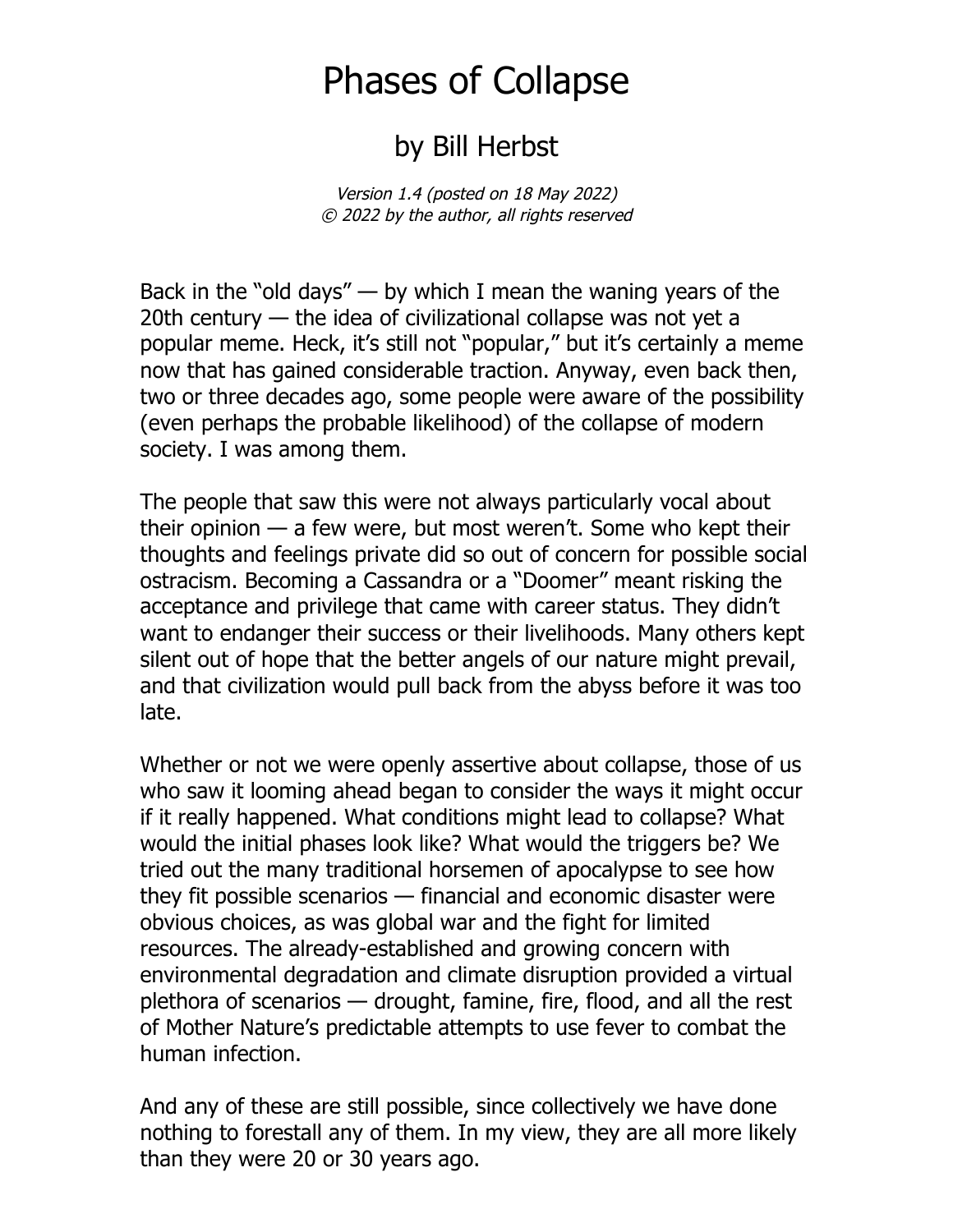Certainly a case could be made that the COVID pandemic qualifies as a precursor of civilizational collapse. And yet, I am hesitant to go down that road. By itself, COVID was insufficient (in my view).

Gradually, throughout the last six years, and increasing dramatically over the past year and a half, a new idea about the precursor of collapse has taken shape in my thinking. While I don't want to put any emphasis on electoral politics, which I regard now as an empty, painful, and pathetic exercise in bread and circuses, just another in the endless forms of Death Culture, I think it may be convenient to use the past two Presidential elections as markers in the sand.

The unexpected political rise of Donald Trump in 2016 marks the beginning of the six years, providing four years of ramping up, while Joe Biden's succession into the White House in 2021 defines the second phase that began a more dramatic acceleration.

So, if I'm not focusing on electoral politics, then to what am I referring? What is the precursor to civilizational collapse that I'm witnessing? I've written around this over the past two years in my blog commentaries and have even stated it plainly on more than one occasion, but I want to present it here in a slightly different light.

I had thought, along with many other people, that the initial stages of collapse — the triggers — would be literal. I assumed that some disruption would occur that was stark and tangible, metaphorically like the Titanic hitting the iceberg. I now believe that I was wrong. Hell, I think we were all wrong.

The precursor that has happened  $-$  the trigger that is occurring  $$ is collective madness. People are going crazy. This may or may not be happening around the world. I'm not sure. But it sure as hell is happening in America. The whole damned country seems to have lost its freaking mind.

But wait, Bill. If we've gone crazy, doesn't that imply that we were sane in the past? Well, sort of, but not really. Throughout American history, certain individuals have embraced sanity in specific facets of their lives. No one was perfectly or completely sane (even saints have feet of clay), but some people did fairly well in representing the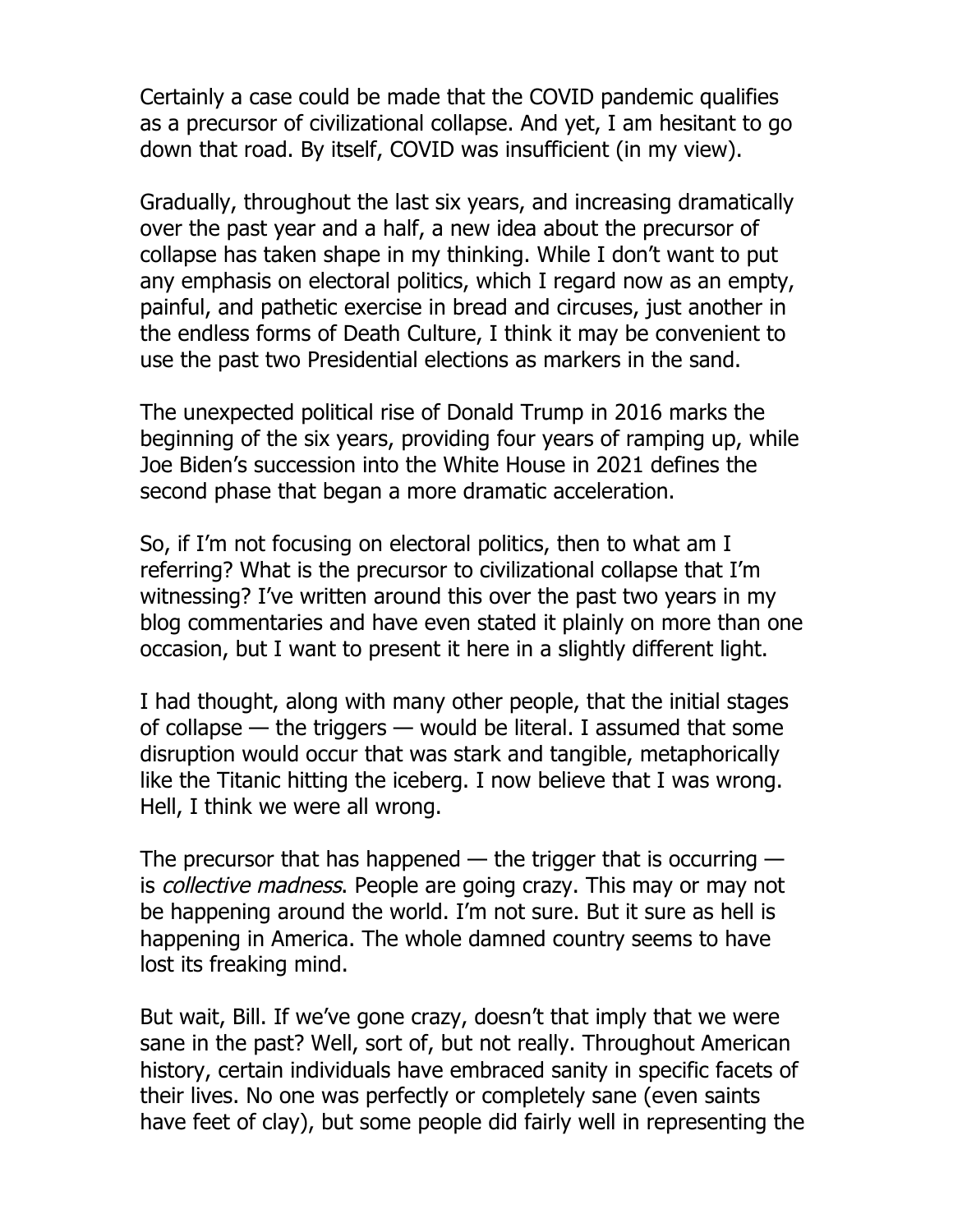best qualities of humanity. Lots of them, actually. But what I'm referring to here is America as a collective — all of us together.

Collectively, our "mental-emotional health" has waxed and waned, with pockets and periods of relative sanity. But the pockets were always distinctly limited, and the periods decidedly brief in duration. Admittedly, too, some longstanding American ideals have been laudable, even though we rarely practiced what we preached. In short, there's much in American history to recommend as worthwhile.

Through our entire history, however, insanity and madness have lurked as a consistent underbelly.

The best metaphor I can come up with is that our collective insanity is like the magma dome inside a volcano. On rare occasions, the pressure builds to a peak of intensity that's released in a devastating volcanic eruption, such as occurred in the American Civil War.

What's happening now, however, isn't like that. Rather than a spectacular Mount St. Helens-style eruption, we're getting something akin more to Kilauea in Hawaii, where lava is overflowing — oozing rather than erupting — where the magma flow is slow and steady, yet unstoppable.

As a result, on any given day, things look pretty similar to how they were the day before. Maybe one or two isolated houses are gobbled up by the advancing lava flow, catching fire and burning to the ground, but most life continues, seemingly unaffected. That's an illusion, however, just a trick of perspective. Viewed from a longer time-frame, as would be revealed by time-lapse photography, the magma flow is shown to be an onslaught, a literal juggernaut, a force that decimates everything in its path.

That's my opinion about the current state of American consciousness. We are now the dragon eating its own tail. Hundreds of millions of Americans have gone mad, and many of them don't even know it. Those individuals who resist the madness are under great pressure. Some hold down the fort through personal grace and strength, but many are hanging on to by their fingertips.

We've already seen the results of this madness over the past years in terrible decisions and grievous errors of policy on the part of those